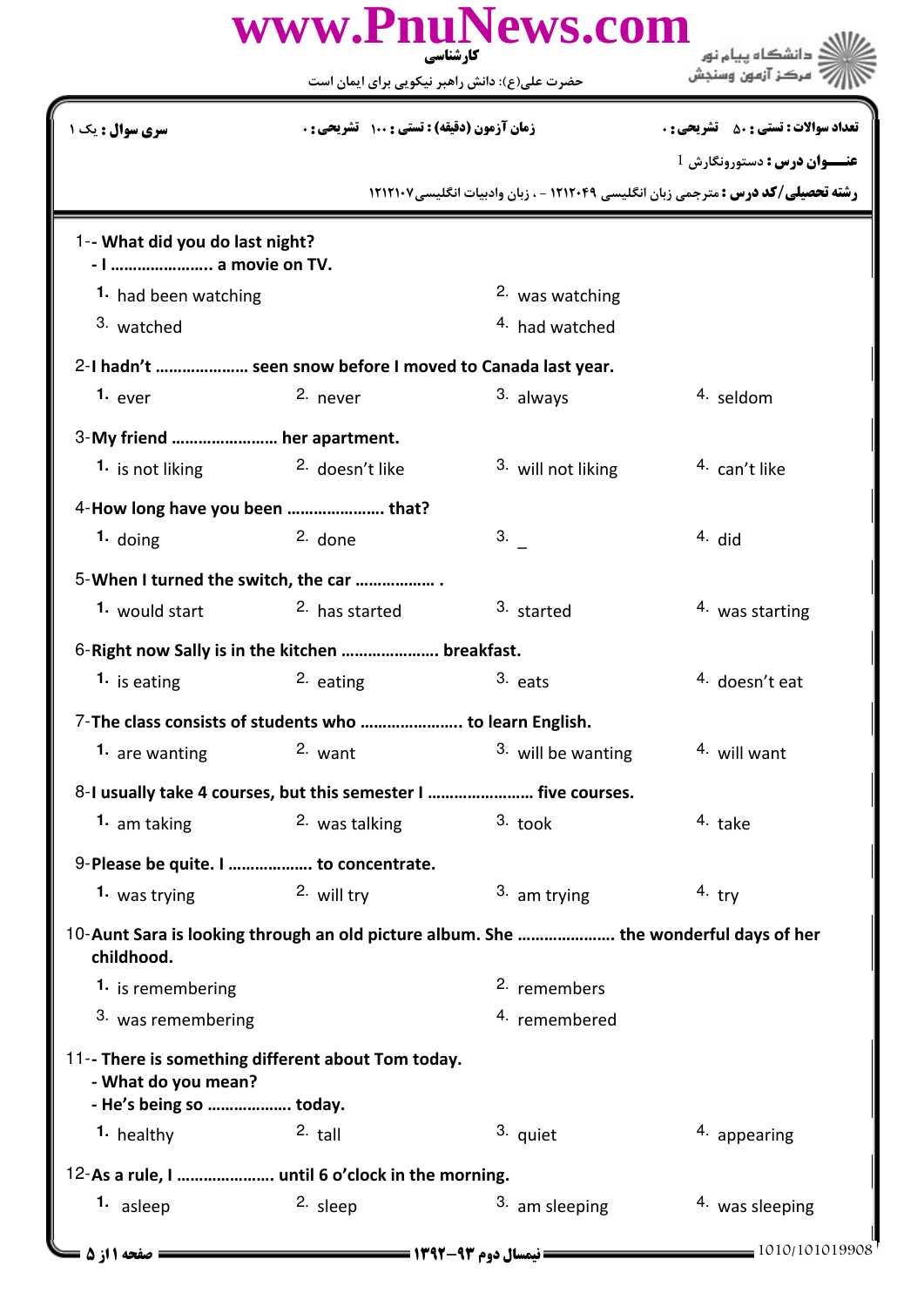| www.PnuNews.com<br>دانشگاه پیام نور<br>کارشناسی                                                     |                                               |                                       |                                                                                          |  |
|-----------------------------------------------------------------------------------------------------|-----------------------------------------------|---------------------------------------|------------------------------------------------------------------------------------------|--|
|                                                                                                     | حضرت علی(ع): دانش راهبر نیکویی برای ایمان است |                                       |                                                                                          |  |
| <b>سری سوال :</b> یک ۱                                                                              | زمان آزمون (دقیقه) : تستی : ۱۰۰٪ تشریحی : ۰   |                                       | <b>تعداد سوالات : تستی : 50 ٪ تشریحی : 0</b>                                             |  |
|                                                                                                     |                                               |                                       | <b>عنـــوان درس :</b> دستورونگارش 1                                                      |  |
|                                                                                                     |                                               |                                       | <b>رشته تحصیلی/کد درس :</b> مترجمی زبان انگلیسی ۱۲۱۲۰۴۹ - ، زبان وادبیات انگلیسی ۱۲۱۲۱۰۷ |  |
| 13-She  always careful when she does a chemistry experiment.                                        |                                               |                                       |                                                                                          |  |
| 1. $i_S$                                                                                            | $2.$ was                                      | $3.$ is being                         | $4.$ was being                                                                           |  |
| 14-He  to be daydreaming, but perhaps he is thinking hard about his problems.                       |                                               |                                       |                                                                                          |  |
| 1. is seeming                                                                                       | 2. seems                                      | 3. was seeming                        | 4. seemed                                                                                |  |
| 15-The student  from her seat and walked to the front of the auditorium to receive her<br>diploma.  |                                               |                                       |                                                                                          |  |
| 1. $_{\text{lay}}$                                                                                  | $2.$ rose                                     | 3. raised                             | 4. lied                                                                                  |  |
| 16-Yesterday, I  to go to the zoo because it was raining.                                           |                                               |                                       |                                                                                          |  |
| 1. wouldn't want                                                                                    | <sup>2</sup> was wanting                      | 3. didn't want                        | 4. wanted                                                                                |  |
| 17-It was my first day of class. I  the right room.                                                 |                                               |                                       |                                                                                          |  |
| 1. finally found                                                                                    |                                               | <sup>2.</sup> found finally           |                                                                                          |  |
| 3. was finally finding                                                                              |                                               | <sup>4.</sup> finally was finding     |                                                                                          |  |
| 18-- How  your arm?<br>- I slipped on the ice when I was crossing.                                  |                                               |                                       |                                                                                          |  |
| 1. were you breaking                                                                                |                                               | <sup>2.</sup> did you break           |                                                                                          |  |
| 3. are you breaking                                                                                 |                                               | 4. do you break                       |                                                                                          |  |
| 19-While I  the net yesterday, I found a really interesting website.                                |                                               |                                       |                                                                                          |  |
| 1. was searching                                                                                    | 2. searched                                   | 3. sought                             | <sup>4.</sup> didn't search                                                              |  |
| 20-The science of medicine  a great deal in the 19th century.                                       |                                               |                                       |                                                                                          |  |
| 1. has advanced                                                                                     |                                               | 2. have been advanced                 |                                                                                          |  |
| 3. advanced                                                                                         |                                               | 4. was advancing                      |                                                                                          |  |
| 21-The telephone has  four times in the last hour, and each time it has been for my office<br>mate. |                                               |                                       |                                                                                          |  |
| 1. been ringing $2.$ rung                                                                           |                                               | $3.$ rang                             | $4.$ ring                                                                                |  |
| 22-I was late. The teacher  given a quiz when I went to class.                                      |                                               |                                       |                                                                                          |  |
| 1. already had                                                                                      | 2. had already $3.$ already was               |                                       | <sup>4</sup> was already                                                                 |  |
| 23-Peter is going to leave in half an hour. He is going to finish all of his work before he         |                                               |                                       |                                                                                          |  |
| 1. shall leave                                                                                      |                                               | <sup>2.</sup> is going to leave       |                                                                                          |  |
| 3. leaves                                                                                           |                                               | <sup>4.</sup> will leave              |                                                                                          |  |
| = صفحه 12; 5 =                                                                                      |                                               | ــــــ نیمسال دوم ۹۳-۱۳۹۲ ـــــــــــ | $= 1010/101019908$                                                                       |  |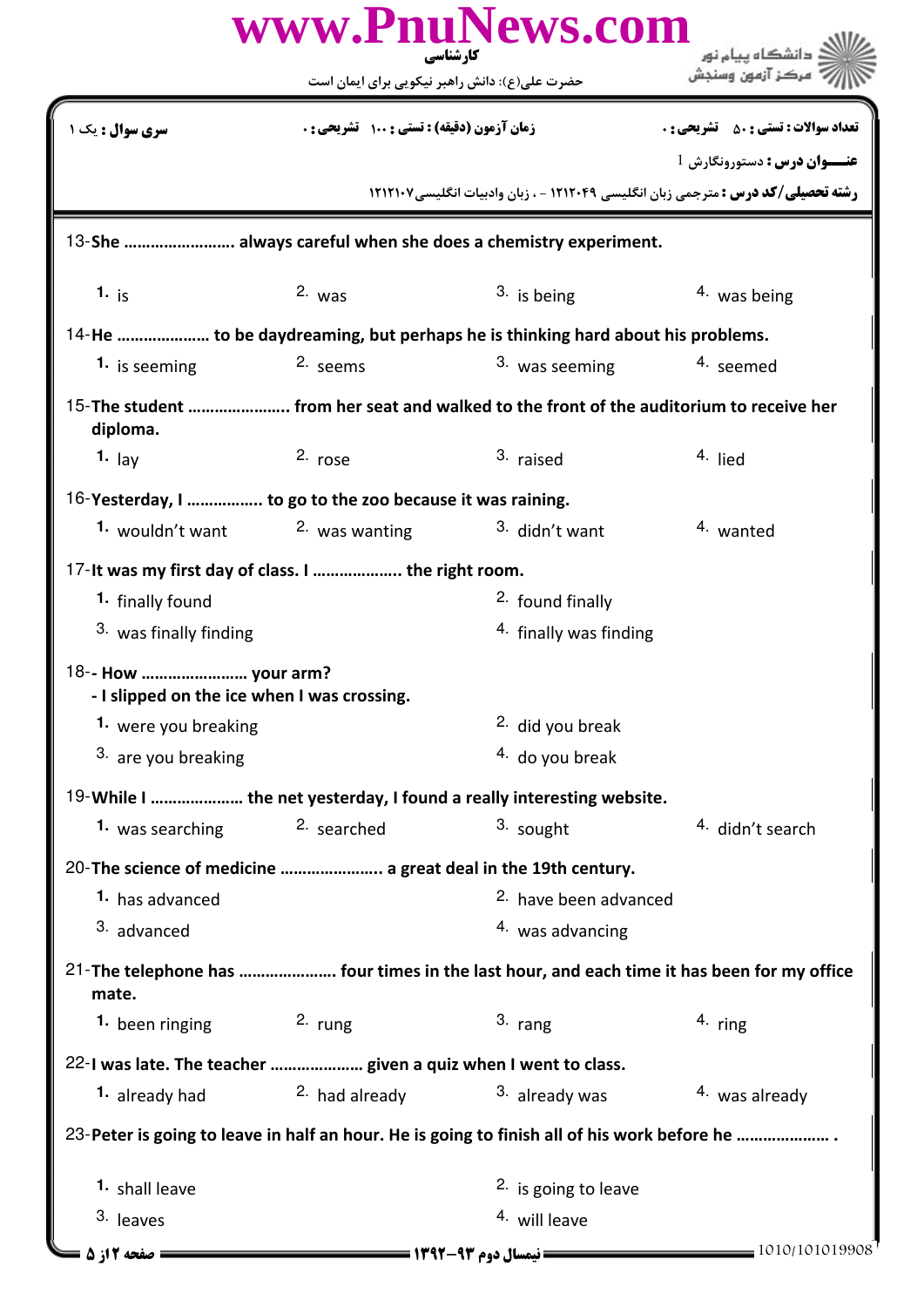| www.PnuNews.com<br>کار شناسی                                                                        |                                            |                                                                                          |                                              |  |
|-----------------------------------------------------------------------------------------------------|--------------------------------------------|------------------------------------------------------------------------------------------|----------------------------------------------|--|
|                                                                                                     |                                            | حضرت علی(ع): دانش راهبر نیکویی برای ایمان است                                            |                                              |  |
| <b>سری سوال :</b> یک ۱                                                                              | زمان آزمون (دقیقه) : تستی : 100 تشریحی : 0 |                                                                                          | <b>تعداد سوالات : تستی : 50 ٪ تشریحی : 0</b> |  |
|                                                                                                     |                                            |                                                                                          | <b>عنـــوان درس :</b> دستورونگارش 1          |  |
|                                                                                                     |                                            | <b>رشته تحصیلی/کد درس :</b> مترجمی زبان انگلیسی ۱۲۱۲۰۴۹ - ، زبان وادبیات انگلیسی/۱۲۱۲۱۰۷ |                                              |  |
| 24- - Where are you going to be this evening?<br>- I  at the library on my research paper.          |                                            |                                                                                          |                                              |  |
| 1. have been working                                                                                |                                            | $2.$ am going to work                                                                    |                                              |  |
| 3. have worked                                                                                      |                                            | 4. am working                                                                            |                                              |  |
|                                                                                                     |                                            | 25-We washed the dishes and cleaned up the kitchen after our guests                      |                                              |  |
| 1. were left                                                                                        | $2.$ left                                  | 3. had left                                                                              | 4. were leaving                              |  |
| 26-Tomorrow, after he  dinner, John is going to go to a movie.                                      |                                            |                                                                                          |                                              |  |
| 1. is going to eat                                                                                  | <sup>2.</sup> eats                         | 3. will eat                                                                              | <sup>4.</sup> has eaten                      |  |
| 27-Jane has gotten three promotions in the last six months,  she started her job six<br>months ago. |                                            |                                                                                          |                                              |  |
| $1. \;$ since                                                                                       | $2.$ before                                | $3.$ when                                                                                | 4. while                                     |  |
|                                                                                                     |                                            | 28-      the singer finished her song, the audience immediately burst into applause.     |                                              |  |
| 1. Immediately before                                                                               |                                            | <sup>2.</sup> As far as                                                                  |                                              |  |
| 3. As long as                                                                                       |                                            | <sup>4.</sup> Immediately after                                                          |                                              |  |
| 29-Tony  to have children until his little daughter was born.                                       |                                            |                                                                                          |                                              |  |
| 1. hasn't wanted                                                                                    | 2. didn't want                             | 3. wasn't wanting                                                                        | <sup>4.</sup> doesn't want                   |  |
| collection of international musical instruments.                                                    |                                            | 30-The next time Paul  to New York, he will visit the Metropolitan Museum's famous       |                                              |  |
| 1. will fly                                                                                         | 2. flies                                   | 3. has flown                                                                             | 4. will have flown                           |  |
|                                                                                                     |                                            | 31-Alex, do you know where Ms. Rogers is? I  for her for the past hour.                  |                                              |  |
| 1. haven't looked                                                                                   |                                            | <sup>2.</sup> have been looking                                                          |                                              |  |
| 3. have looked                                                                                      |                                            | <sup>4.</sup> would be looking                                                           |                                              |  |
|                                                                                                     |                                            | 32-In recent years, scientists  many extremely sensitive instruments.                    |                                              |  |
| 1. develop                                                                                          |                                            | <sup>2.</sup> developed                                                                  |                                              |  |
| 3. have been developed                                                                              |                                            | 4. have developed                                                                        |                                              |  |
|                                                                                                     |                                            | 33-  having the responsibilities for taking care of pets good for young children?        |                                              |  |
| 1. $ s $                                                                                            | $2.$ Are                                   | 3. Were                                                                                  | 4. Been                                      |  |
| 34-       any of you know the answer to that question?                                              |                                            |                                                                                          |                                              |  |
| $1.$ Has                                                                                            | 2. Does                                    | $3.$ Do                                                                                  | 4. Have                                      |  |
| ـــــــ صفحه ۲ از ۵ ـــا                                                                            |                                            |                                                                                          | $=$ 1010/101019908                           |  |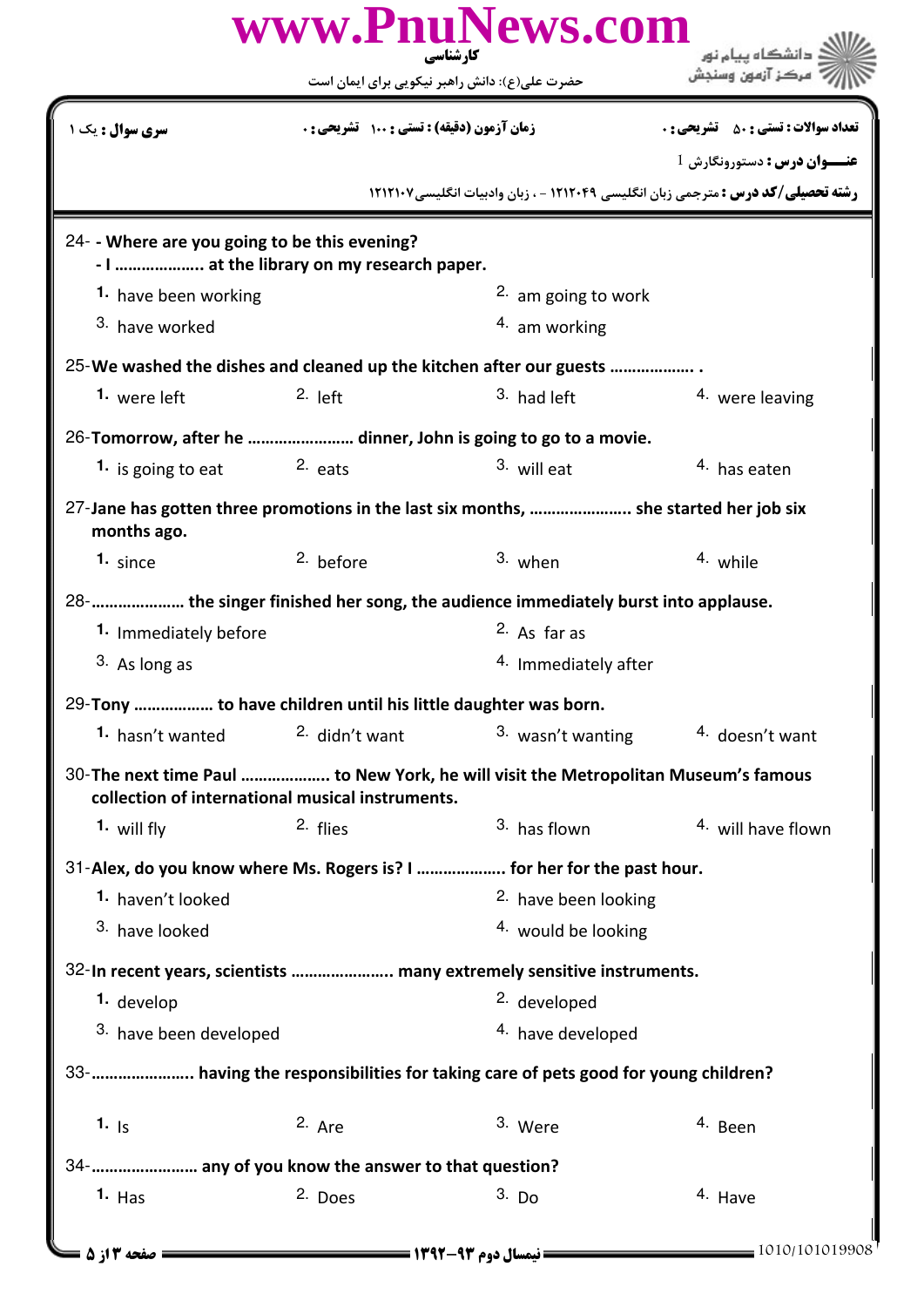| www.PnuNews.com<br>کارشناسی                                                                                          |                                               |                                                                        |                                                                                          |  |
|----------------------------------------------------------------------------------------------------------------------|-----------------------------------------------|------------------------------------------------------------------------|------------------------------------------------------------------------------------------|--|
|                                                                                                                      | حضرت علی(ع): دانش راهبر نیکویی برای ایمان است |                                                                        |                                                                                          |  |
| <b>سری سوال :</b> یک ۱                                                                                               | زمان آزمون (دقیقه) : تستی : 100 تشریحی : 0    |                                                                        | <b>تعداد سوالات : تستي : 50 ٪ تشريحي : 0</b>                                             |  |
|                                                                                                                      |                                               |                                                                        | <b>عنـــوان درس :</b> دستورونگارش 1                                                      |  |
|                                                                                                                      |                                               |                                                                        | <b>رشته تحصیلی/کد درس :</b> مترجمی زبان انگلیسی ۱۲۱۲۰۴۹ - ، زبان وادبیات انگلیسی ۱۲۱۲۱۰۷ |  |
| 35-Every year more people are dying of  that resist every drug doctors try.                                          |                                               |                                                                        |                                                                                          |  |
| 1. antibiotic                                                                                                        | <sup>2.</sup> infections                      | 3. infection                                                           | 4. antibiotics                                                                           |  |
| 36-She has promised  to do better work in the future.                                                                |                                               |                                                                        |                                                                                          |  |
| 1. himself                                                                                                           | 2. herself                                    | 3. themselves                                                          | 4. myself                                                                                |  |
| 37-- How often do you travel to Portland?                                                                            |                                               | - Every  month. I go there to visit my grandmother in a nursing home.- |                                                                                          |  |
| 1. other                                                                                                             | 2. others                                     | 3. another                                                             | 4. the other                                                                             |  |
| 38-A person  become rich and famous in order to live a successful life.                                              |                                               |                                                                        |                                                                                          |  |
| 1. $must$                                                                                                            |                                               | <sup>2.</sup> doesn't have to                                          |                                                                                          |  |
| 3. mustn't                                                                                                           |                                               | <sup>4.</sup> shouldn't have to                                        |                                                                                          |  |
| 39-Let's be really quiet when we go into the baby's room. The baby , and we don't want<br>to wake her up.            |                                               |                                                                        |                                                                                          |  |
| 1. might have been sleeping                                                                                          |                                               | <sup>2.</sup> might sleep                                              |                                                                                          |  |
| 3. should sleep                                                                                                      |                                               |                                                                        | 4. should have been sleeping                                                             |  |
| 40-I  very shy. Whenever a stranger came to our house, I would hide in a closet.                                     |                                               |                                                                        |                                                                                          |  |
| 1. would have been                                                                                                   |                                               | <sup>2.</sup> used to be                                               |                                                                                          |  |
| <sup>3.</sup> could have been                                                                                        |                                               | <sup>4.</sup> used being                                               |                                                                                          |  |
| 41-I don't feel like going to the library to study this afternoon I  go to the shopping mall<br>than to the library. |                                               |                                                                        |                                                                                          |  |
| 1. $d$ rather                                                                                                        | 2. used to                                    | 3. would                                                               | 4. could                                                                                 |  |
| 42-Last week I  offered a job at a local bank, but I didn't accept it.                                               |                                               |                                                                        |                                                                                          |  |
| 1. will be                                                                                                           | $2.$ was                                      | <sup>3</sup> had being                                                 | $4.$ have being                                                                          |  |
| 43-The store was crowded  last-minute shoppers on the eve of the holiday.                                            |                                               |                                                                        |                                                                                          |  |
| 1. in                                                                                                                | $2.$ with                                     | $3.$ by                                                                | $4.$ for                                                                                 |  |
| 44-My brother  our father, but I resemble my mother.                                                                 |                                               |                                                                        |                                                                                          |  |
| <sup>1.</sup> looks like                                                                                             | <sup>2.</sup> looking like                    | <sup>3.</sup> looks liking                                             | <sup>4</sup> is looking liking                                                           |  |
| 45-Frank asked me an  question and I answered it                                                                     |                                               |                                                                        |                                                                                          |  |
| 1. $\mathsf{easy} \setminus \mathsf{easily}$                                                                         | <sup>2.</sup> easily \ easy                   | 3. quiet \ quietly                                                     | 4. quietly \ quiet                                                                       |  |
| 46-Elizabeth is a dentist,  she?                                                                                     |                                               |                                                                        |                                                                                          |  |
| <sup>1.</sup> doesn't                                                                                                | $2.$ isn't                                    | 3. weren't                                                             | 4. wasn't                                                                                |  |
| = صفحه 14; 5 <b>=</b>                                                                                                |                                               |                                                                        | 1010/101019908                                                                           |  |